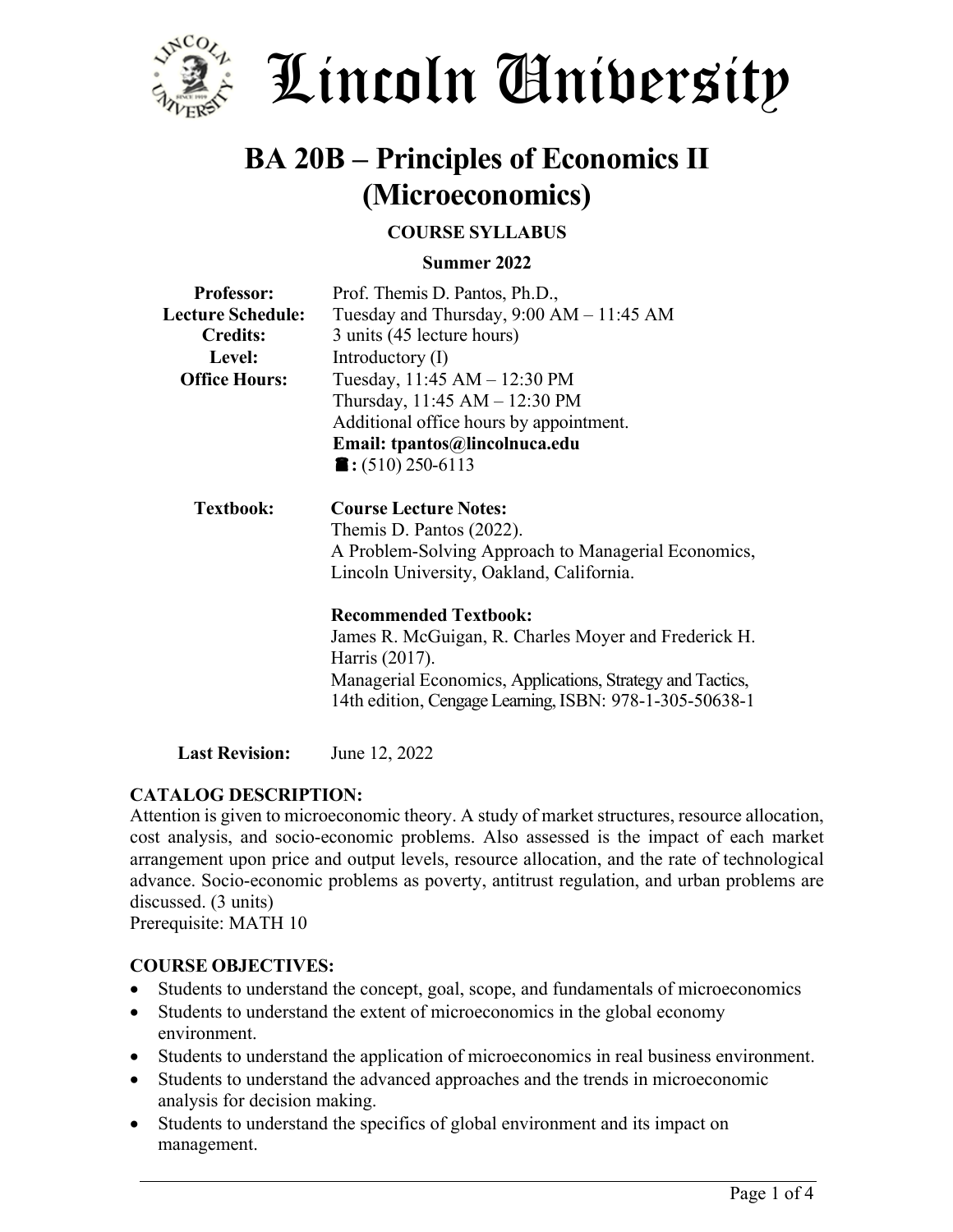# **ATTENDANCE:**

BA20B is an online course. However, students are expected to attend each class session. If you cannot attend class due to a valid reason, please notify the instructor prior to the class.

#### **EXAMS:**

Assignments, midterm, and final examinations consist of theoretical and empirical questions and are structured in a form of written essays or analytical solutions that provide concise answers to mathematical problems. Each exam would include four questions. The essays must be written clearly and easy to read, structurally with clear logical presentation of the answers. Graphs, charts, tables, and other supporting illustrations are required if needed. Examples to illustrate the answers are required. The exams are neither "open book" nor "open notes." The final exam is comprehensive. Cheating in exam results in immediate termination of the exam, grade "F" with ZERO points, and report to the Dean of Business Studies.

#### **GRADING:**

All activities will be graded according to the points as shown below.

| Grade                                                                                        |  |  |  |  |  |  |
|----------------------------------------------------------------------------------------------|--|--|--|--|--|--|
| Points   93-100 90-92   87-89   83-86   80-82   77-79   73-76   70-72   67-69   60-66   0-59 |  |  |  |  |  |  |

In exams, every answer is graded by points from 0 to 100 and the total points for an exam are calculated as the average of the points received for all answers in the exam. The final grade for the course will be given as the total weighted score for all activities according to the percentage shown in the table below.

| Activity                | Time                        | Percent |
|-------------------------|-----------------------------|---------|
| Assignments and Quizzes | Every week                  | 20%     |
| Mid-term exam           | In the middle of the course | 30%     |
| Final exam              | Last week of the course     | 50%     |

If both grades for the midterm and final exams are "F" the term grade for the course is "F" regardless of the grades for other activities.

#### **NO MAKE-UP WORK:**

Assignments are to be completed on time during the course. Late assignments will result in a reduced grade. Mid-term and final examinations cannot be made up if missed unless there is a documented emergency.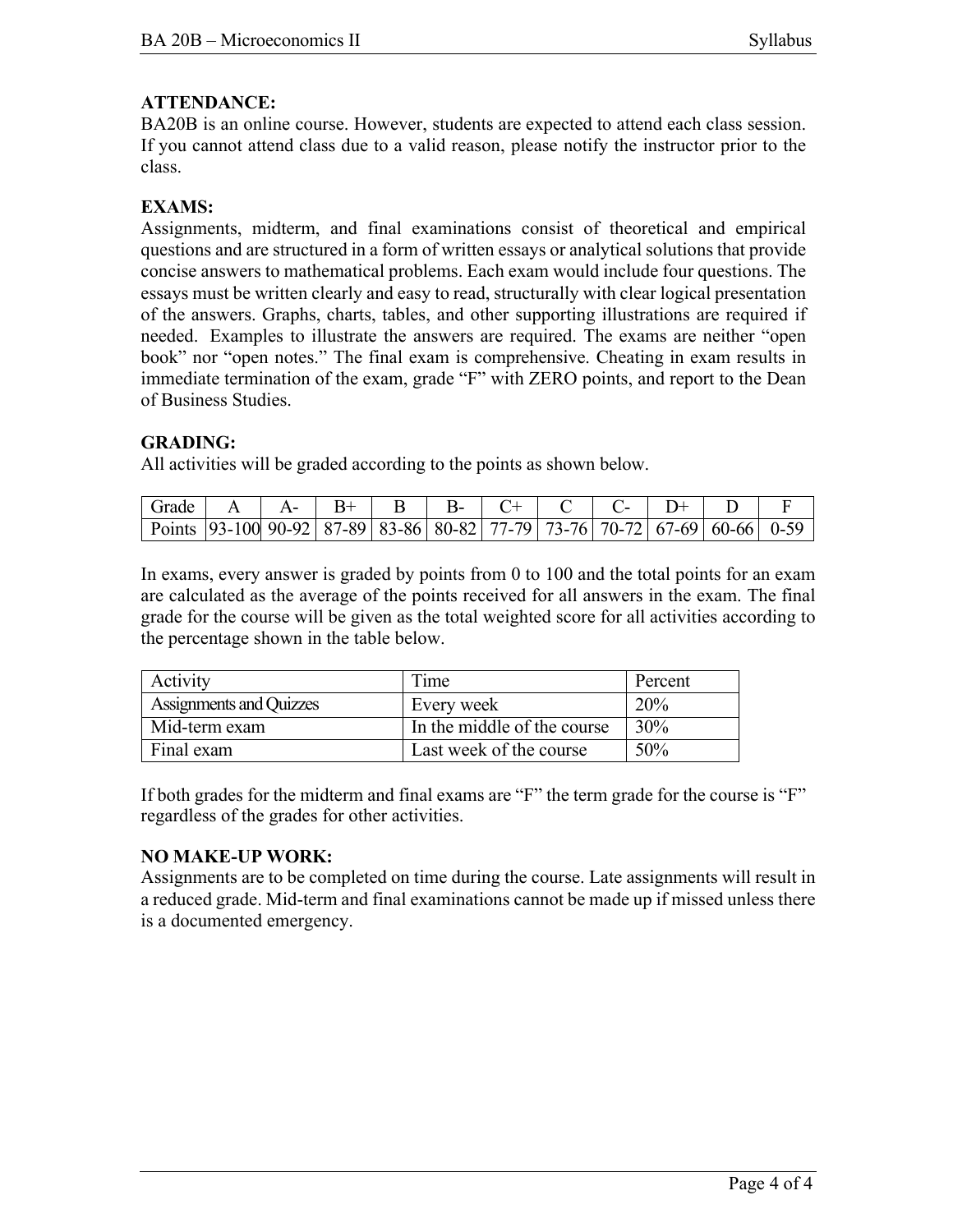| <b>Lectures</b> |                                                                             |                                                                                   | <b>Chapters</b> |                 |  |
|-----------------|-----------------------------------------------------------------------------|-----------------------------------------------------------------------------------|-----------------|-----------------|--|
| #               | Date                                                                        | <b>Topic</b>                                                                      | <b>Notes</b>    | <b>Textbook</b> |  |
| 1               |                                                                             | 14-June   Introduction and Goals of the Firm                                      |                 | Ch.1            |  |
| 2               | 16-June                                                                     | Fundamentals of Economic Concepts and<br>Elasticities                             | <b>Notes</b>    | Ch. 2           |  |
| 3               |                                                                             | 21-June   Demand, Supply, and Forecasting                                         |                 | Ch.3            |  |
| $\overline{4}$  |                                                                             | 23-June   Time Value of Money, Capital Budgeting                                  | <b>Notes</b>    | Ch.4            |  |
| 5               | 28-June                                                                     | Risk Assessment and Decision-Making<br>Procedures                                 | <b>Notes</b>    | Ch.4A           |  |
| 6               | Managing the Global Economy and Foreign<br>30-June<br><b>Exchange Rates</b> |                                                                                   | <b>Notes</b>    | Ch. 5, 6        |  |
| 7               | $5$ -July                                                                   | Production and Cost Theory Analysis                                               |                 | Ch. 7, 8        |  |
| 8               | $7$ -July                                                                   | <b>MIDTERM EXAMINATION</b>                                                        |                 | Ch. 1-8         |  |
| 9               | $12$ -July                                                                  | Game Theory and Pricing Strategies and Tactics                                    | <b>Notes</b>    | Ch. 10          |  |
| 10              | $14$ -July                                                                  | Monopoly, Oligopoly and Dominant Firms                                            | <b>Notes</b>    | Ch 11,12        |  |
| 11              | $19$ -July                                                                  | Contracting and Agency Theory                                                     | <b>Notes</b>    | Ch. 14,15       |  |
| 12              | $21$ -July                                                                  | Adverse Selection and Moral Hazard                                                | <b>Notes</b>    | Ch. 15          |  |
| 13              | $26$ -July                                                                  | Asymmetric Information and Entry Deterrence                                       | <b>Notes</b>    | Ch. 16, 17      |  |
| 14              | $28$ -July                                                                  | Auctions, Bargaining, Government Regulation,<br>and the Concept of Market Failure |                 | Ch. 13          |  |
| 15              | <b>TBA</b>                                                                  | <b>Comprehensive Final Examination</b>                                            | Ch. 1-17        |                 |  |

#### **COURSE SCHEDULE**

## **CHEATING AND PLAGIARISM:**

Cheating is the actual or attempted practice of fraudulent or deceptive acts for the purpose of improving one's grade or obtaining course credit. Acts of cheating include, but are not limited to, the following:

(a) plagiarism;

(b) copying or attempting to copy from others during an examination or on an assignment;

(c) communicating test information with another person during an examination;

(d) allowing others to do an assignment or portion of an assignment;

(e) using a commercial term paper service.

Cheating or plagiarism will result in zero points and letter grade F for an assignment, project, or exam and a report of the incident to the Dean of Students, who may place related documentation in a file. Repeated acts of cheating may result in an F in the course and/or disciplinary action.